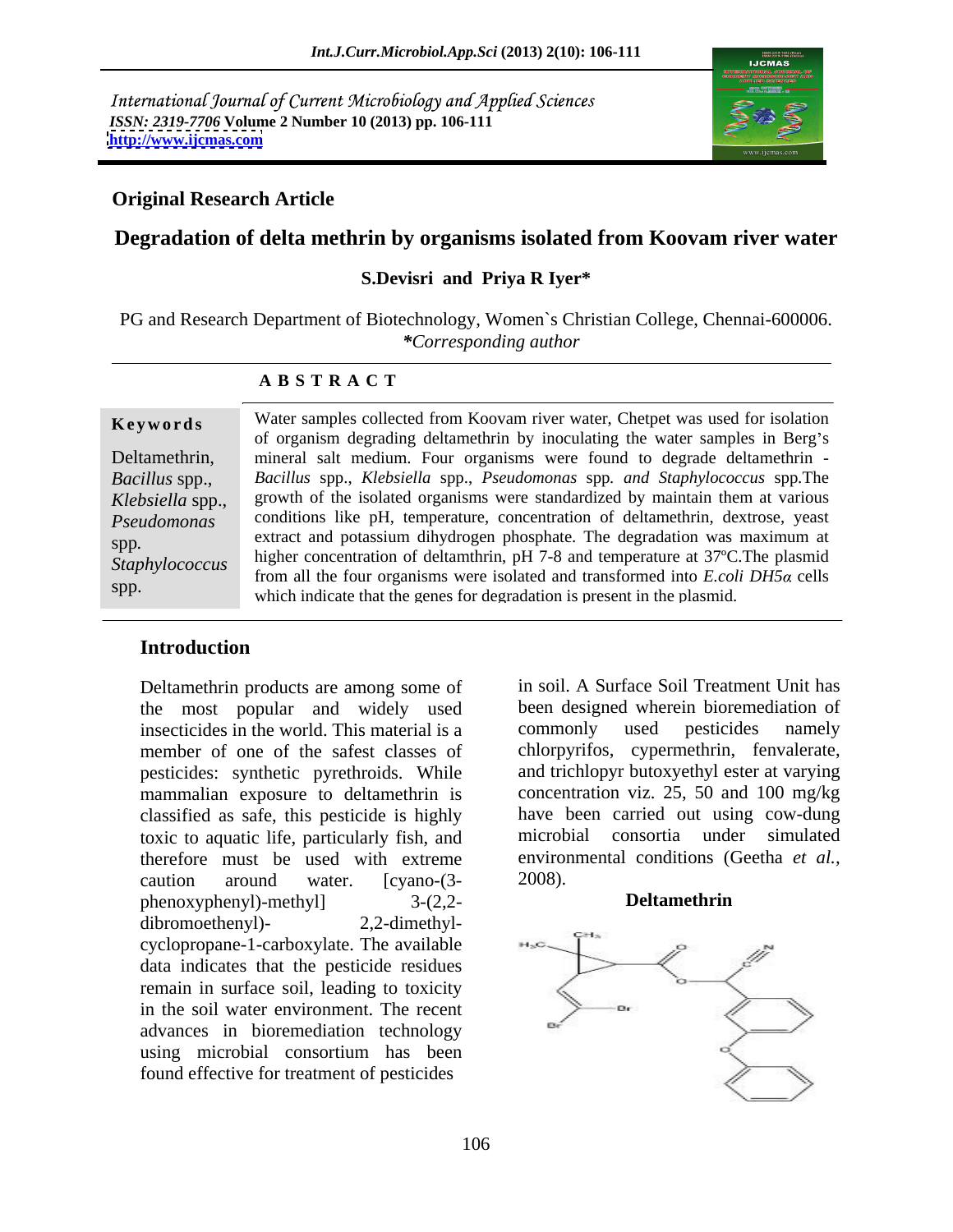Isolation and identification of plate containing deltamthrin. microorganisms degrading deltamethrin from Koovam river: Micobes were isolated from the river water in Berg`s mineral salt medium with various conducted to check the efficiency of the concentration of deltamethrin. The isolated organisms were identified using colony characteristics and biochemical tests.

Estimation of degradation of deltamethrin **Results and Discussion** by colorimetric method using Brady's<br>recent: Deltamathrin on dogradation **Isolation and identification of** reagent: Deltamethrin on degradation **Isolation and identification of**<br>forms decamethrin which on hydrolysis **inicroorganisms degrading** forms decamethrin which on hydrolysis with the methanolic potassium hydroxide forms phenoxybenzaldehyde. This aromatic aldehyde was used for the

degradation: The degradation of deltamethrin on a nutrient medium deltamethrin was standardized by growing the organisms under various  $pH$ , were then sub cultured in nutrient agar and temperature, carbon concentration, slants in order to obtain pure culture of all nitrogen concentration, phosphate the 4 coloured colonies. The culture were concentration and deltamethrin subjected morphological identification and concentration. The degradation of biochemical tests (Table 1). deltamethrin was analysed by estimating<br>the concentration of decempthring From the above conducted tests the the concentration of decamethrin From the above conducted tests the colorimetrically. organisms isolated were found to be1.

Isolation of the plasmid DNA from the isolated microorganisms: Bacterial cells were lysed using sodium hydroxide and sodium dodecyl sulphate which also identification and characterization of the<br>donatures the protein Sodium hydroxide isolates was performed using denatures the protein. Sodium hydroxide<br>denatures the chromosomal DNA and is separated out using centrifugation process.<br>The plasmid is obtained in superpatant and Lyne 1985) The plasmid is obtained in supernatant and

Transformation: The three steps of  $\frac{dy}{1}$  reagent: bacterial transformation used were really research. preparation of competent cells, After the addition of Brady s reagent, O.D. introduction of foreign DNA in these cells

**Materials and Methods** and selection of transformants. The transformed cells were plated on LB agar plate containing deltamthrin.

> Application of the isolated organism for bioremediation: The experiment was conducted to check the efficiency of the bioremediation by the isolated organisms in natural environment *viz*., soil.

# **Results and Discussion**

### **Isolation and identification of microorganisms degrading deltamethrin from Koovam river**

estimation of deltamethrin.<br>
Standardization of Deltamethrin in individual bacterial cells that can degrade<br>
Standardization of Deltamethrin individual bacterial cells that can degrade Four different colonies were observed on spread plating the Koovam water, the purpose of spread plating is to isolate individual bacterial cells that can degrade deltamethrin on a nutrient medium (Nwabueze, 2011). The isolated colonies slants in order to obtain pure culture of all the 4 coloured colonies. The culture were subjected morphological identification and biochemical tests (Table 1).

denatures the chromosomal DNA and is morphological, cultural and biochemical From the above conducted tests the Green Colonies: *Pseudomonas* spp. 2.Yellow Colonies: *Staphylococcus* spp. 3.White Flat Colonies: *Bacillus* spp. 4.Mucoidal Colonies: *Klebsiella* spp.The identification and characterization of the isolates was performed using morphological, cultural and biochemical tests up to the stage of genus (Colins and Lyne 1985)

is concentrated using ethanol. Estimation of degradation of deltamethrin by colorimetric method using Brady`s reagent:

at 410 nm was taken. This was performed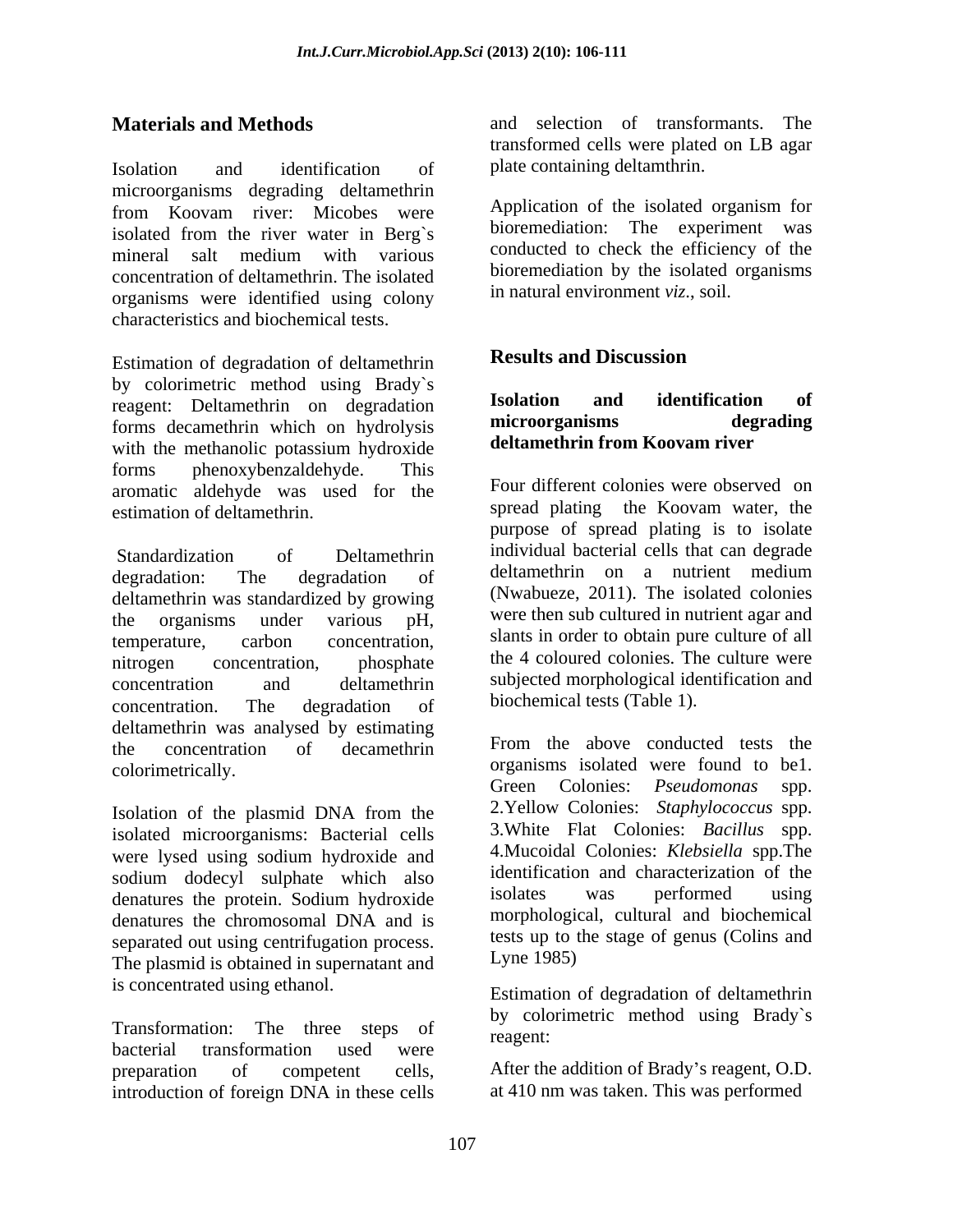| <b>Biochemical</b>   | Green         | Yellow        | White<br>flat            | Mucoidal colonies    |
|----------------------|---------------|---------------|--------------------------|----------------------|
| tests                | colonies      | colonies      | colonies                 |                      |
| <b>Gram staining</b> | Gram negative | Gram positive | Gram positive            | Gram negative        |
|                      | rods          | cocci         | rods                     | rods                 |
| Indole               | $\sim$        | $\sim$ $-$    | $\sim$                   | $\sim$ $-$           |
| Methyl red           | $\sim$        |               | $\sim$                   | $\sim$ $\sim$ $\sim$ |
| Voges-praeuker       | $\sim$ $-$    |               |                          |                      |
| <b>Citrate</b>       |               |               | $\sim$                   |                      |
| <b>Mannitol</b>      |               | nonmotile     |                          |                      |
| <b>Motility</b>      |               | ferments      |                          |                      |
| media                |               | mannitol      |                          |                      |
| <b>Urease</b>        |               |               | $\overline{\phantom{0}}$ |                      |
| <b>TSI</b>           | Alk. /Alk.    | acid/acid     | alk/alk                  | acid/acid with gas   |
| <b>Catalase</b>      |               |               |                          |                      |
| Oxidase              |               |               |                          |                      |

| <b>Table.1</b><br>I Identification of the isolated microorganisms |  |
|-------------------------------------------------------------------|--|
|                                                                   |  |

**Table.2** Degradation of deltamethrein by isolated organisms

| <b>Concentration</b> Bacillus |      | Klebsiella | $\blacksquare$ Psuedomonas | $\cdot$   Staphylococcus   Mixed culture |      |
|-------------------------------|------|------------|----------------------------|------------------------------------------|------|
| of deltamethrin               | snn  | snn<br>. . | snn                        | snn                                      |      |
| 0.01%                         | 0.08 | 0.06       | ገ በዐ<br>v.vo               | 0.04                                     | 0.11 |
| $0.1\%$                       | 0.09 | 0.06       | 0.07                       | 0.06                                     | 0.13 |
| 10/2                          | 0.10 |            | 0.11                       | 0.08                                     | 0.14 |
| 50/2<br>$\sim$ / $\sigma$     | 0.12 | 0.08       | $0.10\,$                   | 0.07                                     | 0.14 |

| $pH$ of the | <b>Bacillus</b> |      |      | Klebsiella   Psuedomonas   Staphylococcus |
|-------------|-----------------|------|------|-------------------------------------------|
| medium      | snn             |      | spp  | snn                                       |
|             | 0.05            | 0.02 | 0.02 | 0.02                                      |
|             | 0.05            | 0.05 | 0.04 | 0.03                                      |
|             | 0.21            | 0.11 | 0.13 | 0.06                                      |
|             | 0.65            | 0.45 | 0.32 | 0.79                                      |
|             | 0.43            | 0.57 | 0.21 | 0.88                                      |

**Table.3** Effect of pH on deltamethrin degradation

for each organism and also for mixture of maximum degradation can be observed. It all the four organisms . The following values were obtained (Table 2). with increase in concentration of Colorimetric analysis of deltamethrin. Thus it indicates that the phenoxybenzaldehyde using Brady s esterase activity increases with increase in reagent was done to find out the substrate concentration (Gonçalves *et al.,* concentration of deltamethrin at which

was seen that the degradation increases 2010).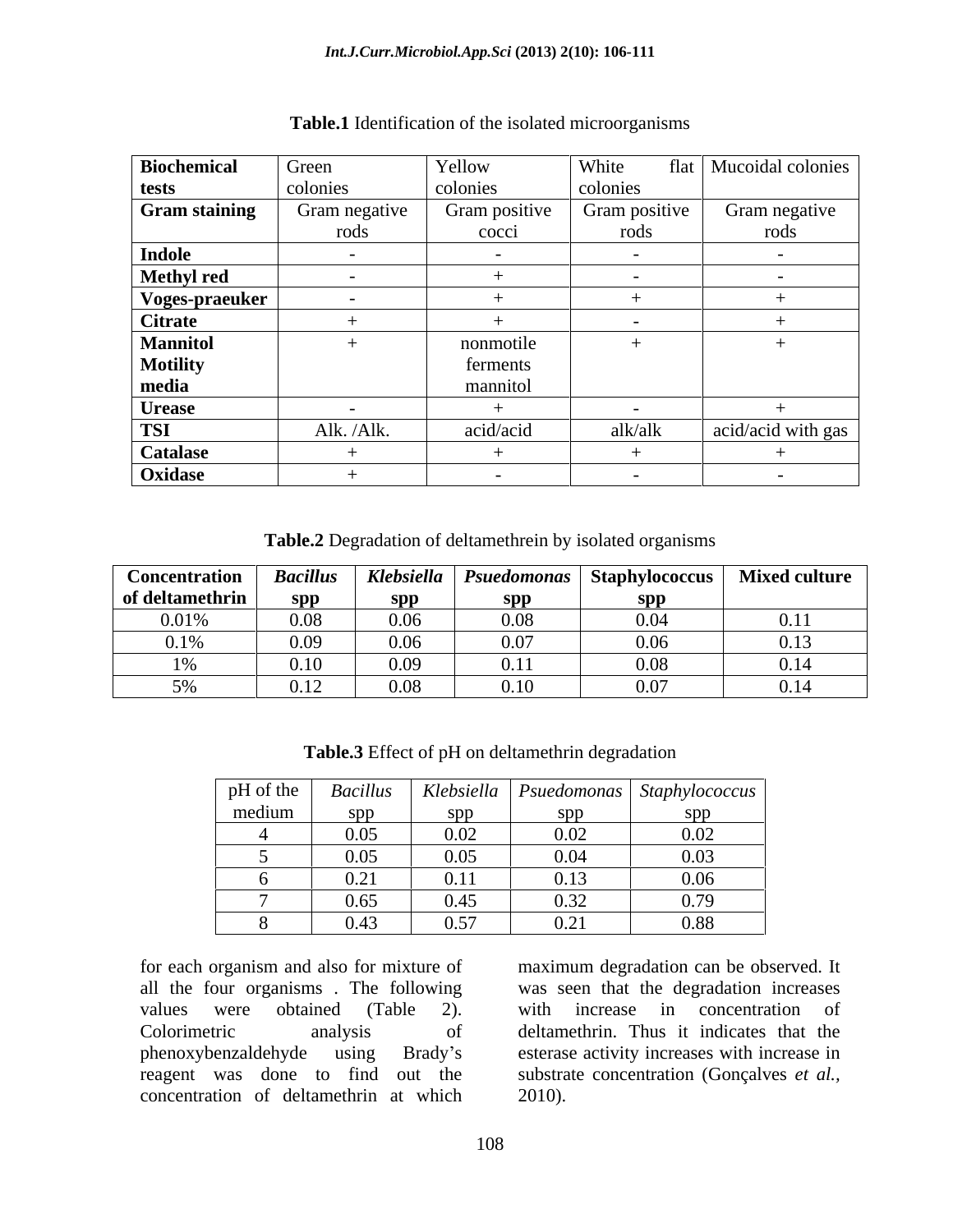#### *Int.J.Curr.Microbiol.App.Sci* **(2013) 2(10): 106-111**

| $\overline{ }$<br>Temperature              | <i>Bacillus</i> spp<br>--                   | Klebsiella spp<br>$\overline{\phantom{a}}$ | <i>Psuedomonas</i> spp                           | $Staphylococcus$ spp $\vert$ |
|--------------------------------------------|---------------------------------------------|--------------------------------------------|--------------------------------------------------|------------------------------|
| 270c<br>$\sim$ $\sim$                      | 0.45                                        | 0.40                                       | $\sim$ 4.4<br>$\mathbf{v} \cdot \mathbf{r}$      | 0.12                         |
| 2705                                       | $\sim$ $\sim$ $\sim$<br>0.67                | 0.69                                       | 0.10<br>- 192<br>$\mathbf{U} \cdot \mathbf{I}$ . | $\sim$ $\sim$ $\sim$<br>0.17 |
| 170C<br>41<br>$\tilde{\phantom{a}}$<br>. . | $\sim$ 1.0<br>$\mathsf{U} \cdot \mathsf{L}$ | 0.10                                       | 0.02                                             | 0.04                         |

**Table.4** Effect of Temperature on deltamethrin degradation

#### **Table.5** Effect of dextrose concentration on deltamethrin degradation

| Conc. Of       | <i>Bacillus</i> spp | Klebsiella spp | Psuedomonas spp  | Staphylococcus spp |
|----------------|---------------------|----------------|------------------|--------------------|
| dextrose(gm/l) |                     |                |                  |                    |
| 0.20           | 0.84                | ገ 55<br>J.JJ   | 0.83             | 0.96               |
| 0.30           | $\bigcap$           | 0.69           | 0.92             | 0.99               |
| 0.40           | 0.89                | 0.88           | 0.85             | $\sqrt{1}$         |
| 0.60           | 0.92                | 1. <i>ll</i>   | 0.93             | 0.65               |
| 0.80           | 0.98                | 0.95           | 1.1 <sub>0</sub> | 0.98               |

**Table.6** Effect of yeast extract concentration deltamethrin degradation

| Conc. Of yeast extract (gm/l) |        | $\mid$ Bacillus spp $\mid$ Klebsiella spp | <i>Psuedomonas</i> spp | <i>Staphylococcus</i> spp |
|-------------------------------|--------|-------------------------------------------|------------------------|---------------------------|
|                               | 0.61   | $\sim$                                    |                        |                           |
|                               | 0.69   | $\sim$ $\sim$ $\sim$<br>0.60              |                        |                           |
|                               | 0.98   | $\sim$ $\sim$ $\sim$<br>0.92              |                        | ''×                       |
|                               | . . 41 | $\sim$<br>$\sim$                          |                        | . <i>.</i> .              |

**Table.7** Effect of Potassium dihydrogen phosphate concentration on deltamethrin

| legradation |  |
|-------------|--|

|                   |                 | degradation |      |                                                    |
|-------------------|-----------------|-------------|------|----------------------------------------------------|
| Conc. Of          | <b>Bacillus</b> | Klebsiella  |      | $\vert$ Psuedomonas $\vert$ Staphylococcus $\vert$ |
| $KH_2PO_4$ (gm/l) | spp             | spp         | spp  | spp                                                |
| 0.10              | 0.71            | 0.70        | 1.00 | 0.90                                               |
| 0.15              | 0.82            | 0.81        | 0.97 | 0.88                                               |
| 0.20              | 0.87            | 0.84        | 0.93 | 0.83                                               |
| 0.30              | 0.78            | 0.73        | 0.90 | 0.85                                               |

**Table.8** The optimum conditions found for degradation

| Characterization                                        |                      |                     |             | Bacillus spp   Klebsiella spp   Psuedomonas spp   Staphylococcus spp |
|---------------------------------------------------------|----------------------|---------------------|-------------|----------------------------------------------------------------------|
| Optimum pH                                              |                      |                     |             |                                                                      |
| Optimum temperature                                     | $J/\mathbb{C}$       | $31^{\circ}$        |             |                                                                      |
| Optimum dextrose concentration                          | $0.80$ gm/ $\lambda$ | $0.60$ gm/l         | $0.80$ gm/l | $0.40$ gm/l                                                          |
| Optimum yeast extract<br>concentration                  | $1.00$ gm/l          | $1.00 \text{ gm/l}$ | $1.00$ gm/l | $0.80$ gm/l                                                          |
| Optimum potassium dihydrogen<br>phosphate concentration | $0.20$ gm/l          | $0.15$ gm/l         | $0.10$ gm/l | $0.15$ gm/l                                                          |

# **Standardization of optimum growth** spp*, Klebsiella* spp*, Psuedomonas* spp *and*

degradation of deltamethrin using *Bacillus* 

**conditions for degradation**: *Staphylococcus* spp were standardized at The optimum conditions for the and phosphate source (Tables 3-8). The different pH, temperature, carbon, nitrogen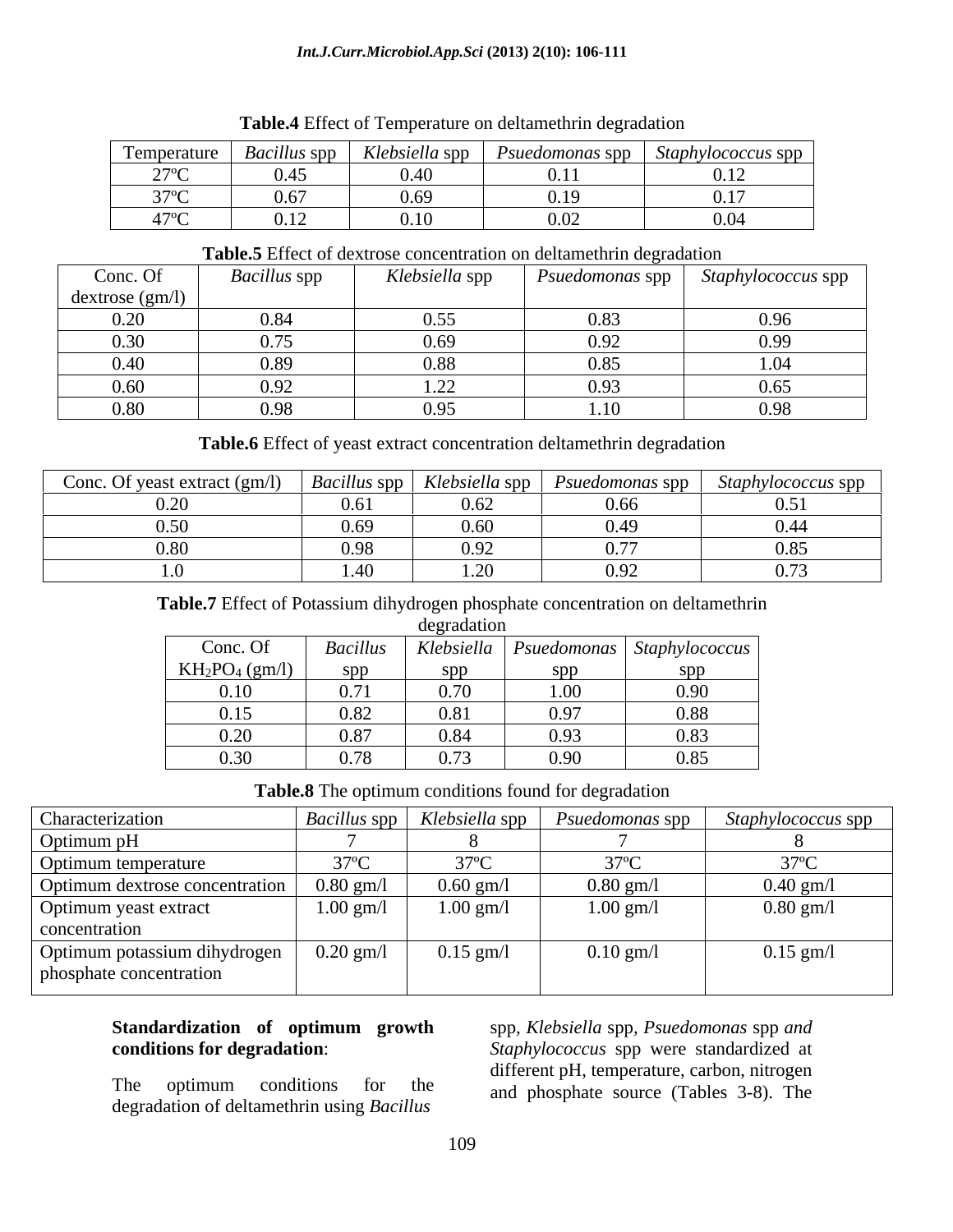standardization of various parameters is maximum for each isolated organisms. was obtained in the plate where involved in the degradation shows highest 2001). Moreover from the result, it is evident that is the *Klebsiella* spp. and *Pseudomonas* spp. share similar growth profile for the

The plasmids were isolated for all the four gel. The plasmids were seen as sharp and place without detailed the critical conduction of the organism for extrachromosomal material which encodes<br>colorimetrically which indicates for some properties like resistance against xenobiotics, terms, degradation of follows (Table 9). The microbial organism show plasmid, genes responsible for the degradation of deltamethrin may be present in the plasmid. ( Kadam 2005).

The isolated plasmids were transformed Bacillus spp., Klebsiella spp., into *E.coli* DH5  $\alpha$  cells.  $P$ *seudomonas* spp. and

where only competent cells were serious threat to the environment.

done in order to find out the optimal plate with deltamethrin where only conditions at which the degradation is competent cells were inoculated.Growth Thus the enzyme esterase which is transformed cells were inoculated (Rauf, activity at temperature 37ºC and pH 7 to 8. ensure that the degradation of deltamethrin degradation of deltamethrin (Murugesan successfully transformed. In order to 2010). check for the sensitivity of the competent **Isolation of plasmid** delatamethrin. Similarly, to check whether organisms and were run on  $1\%$  agarose competent cens were modulated in the discrete bands under  $U.V.$  Application of the organism for transilluminator. Plasmid is an underlieuration. The son sample were antibiotics, fertility, degradation of  $\frac{d}{dx}$  and  $\frac{d}{dx}$  and  $\frac{d}{dx}$  are  $\frac{d}{dx}$  and  $\frac{d}{dx}$  are  $\frac{d}{dx}$  and  $\frac{d}{dx}$  are  $\frac{d}{dx}$  and  $\frac{d}{dx}$  are  $\frac{d}{dx}$  and  $\frac{d}{dx}$  are  $\frac{d}{dx}$  and  $\frac{d}{dx}$  are **Transformation** environment viz., soil, degradation was The transformed cells and competent cells *Staphylococcus* spp*.* can be used for the were plated on LB agar plate. Growth was degradation of deltamethrin which is toxic obtained on plate without deltamethrin to many animals and humans that poses inoculated No growth was obtained on was obtained in the plate where Transformation was conducted to plasmid – mediated. Growth of transformed cells on plate with deltamethrin indicates that plasmid is cells, they were inoculated on plate with the cells are viable during transformation, competent cells were inoculated in the plate without deltamethrin (Kadam, 2005**).** Application of the organism for bioremediation: The soil sample were analysed for the presence of decamethrin colorimetrically which indicates degradation. The values obtained are as follows (Table 9). The microbial degradation was found to be highly efficient in *in vitro* conditions where the organisms are provided with appropriate nutrients for its growth. But in the natural environment viz., soil, degradation was found to be a very slow process. Thus *Bacillus* spp.*, Klebsiella* spp., *Pseudomonas* spp*.* and

| S. No.                     | Organism                                    | O. D. AT 410 nm |
|----------------------------|---------------------------------------------|-----------------|
|                            | <i>Bacillus</i> spp                         | 0.01<br>0.04    |
| $\overline{\phantom{a}}$ . | Klebsiella spp.<br>$\overline{\phantom{a}}$ | 0.02            |
|                            | Pseudomonas spp.                            | 0.04            |
|                            | Staphylococcus spp.                         | 0.01            |

# **Table.9** Degradation of deltamethrin in soil